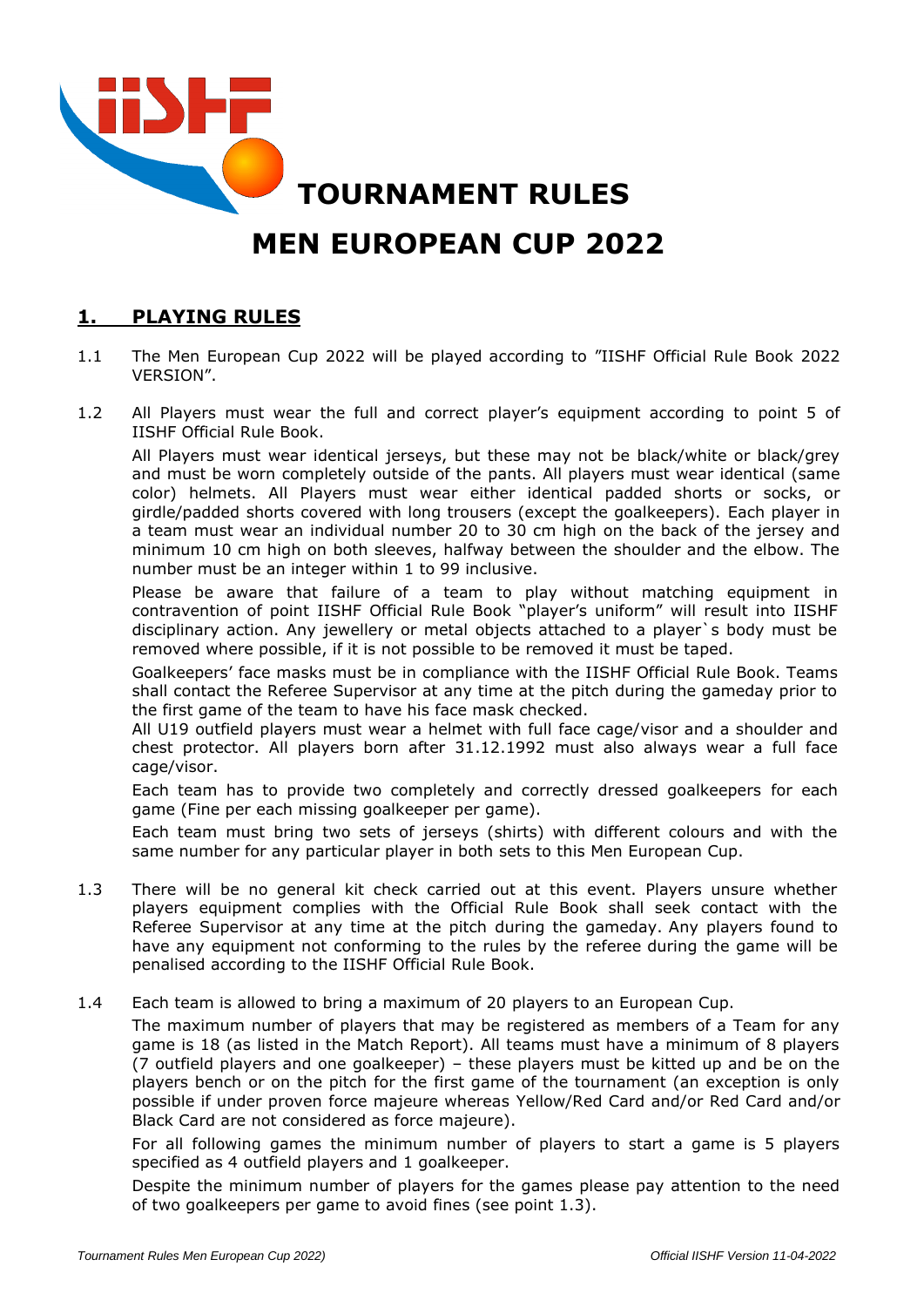- 1.5 Each team must have at least one Bench Official. All persons except players kitted up and listed on the Match Report will be deemed to be a Bench Official. Only players listed on the Match Report and a maximum of 5 Bench Officials (one with a minimum age of 18 years and the others with a minimum age of 16 years) are allowed to be on the bench as Bench Official.
- 1.6 Each team manager must at least one hour prior to the team's first game (or on Thursday 18.08.2022 from 17:30 – 18:30) provide the necessary documents (to prove eligibility according to point 3.1 Tournament Rules) to IISHF by handing over at IISHF office to Tournament Director and/or Technical Assistant to check and approve.
- 1.7 Not later than 30 minutes before each game, a Team Official or the Captain of a team shall submit to the Tournament Director and/or Technical Assistant at the IISHF office a list of players who shall be eligible to play in that game indicating all shirt numbers. If no list is produced by a team before a game, the team list of the previous game will be taken as official list of all players for this game.

If a player is taking part in a game although he is not listed on the game sheet (according to the before mentioned players list), a player is ineligible to play. Any team found to be playing an ineligible player will face disciplinary action as described under point 3.1 Tournament Rules.

- 1.8 Teams must not go onto the Pitch until they have permission from the Team Steward or Referee and until all members of the Teams competing in the previous game have completely left the Pitch Area.
- 1.9 The games and playing time incl. playing modus (running time or stopped time) are listed in the Official Time Schedule of 11.04.2022. For all games with a playing time less than 30 minutes (without extra time) all Penalties and Cards shall be generally reduced by 50% whereas for all games with minimum 30 minutes playing time (without extra time) all Penalties and Cards are completely served. Breaks between periods are 2 minutes for games of 30 minutes maximum or 5 minutes for games longer than 30 minutes. Break in extra time periods are 2 minutes.
- 1.10 Each team will be allowed one Time Out of 30 seconds in each period of each game.
- 1.11 In the preliminary round (groups A-B), if there are 2 or more teams equal after all the games have been played, the places will be decided on the following:
	- 1. Head-to-head-results
	- 2. Goals difference of the head-to-head games
	- 3. Goals 'for`of the head-to-head games
	- 4. Goals difference of all games
	- 5. Goals `for` of all games
	- 6. Total Penalty time of all games
	- 7. If both teams (in the case that only 2 teams are equal) are on the pitch, then a penalty shoot-out will take place; if not, a coin will be tossed to determine which team will take which place.
- 1.12 If a game needs to have a winner, then one "Sudden Victory" period of 5 minutes extra time will be played with 1 goalkeeper and 3 outfield players per team – the game shall be ended as soon as one team scores a goal and the scoring team will be the winner. Overtime is generally played with stopped time for the complete duration of the overtime – regardless of the clock operation mode decided for the regular playing time. If no goal is scored within extra time, then a penalty shoot-out with 5 players per each team will take place.
- 1.13 In any game where in the opinion of the referee, the colours of the competing teams are so alike that there is a risk of a miscall by the referee, the away team or second named team on the match sheet (according to the Official Time Schedule of 11.04.2022) must change their jerseys (shirts).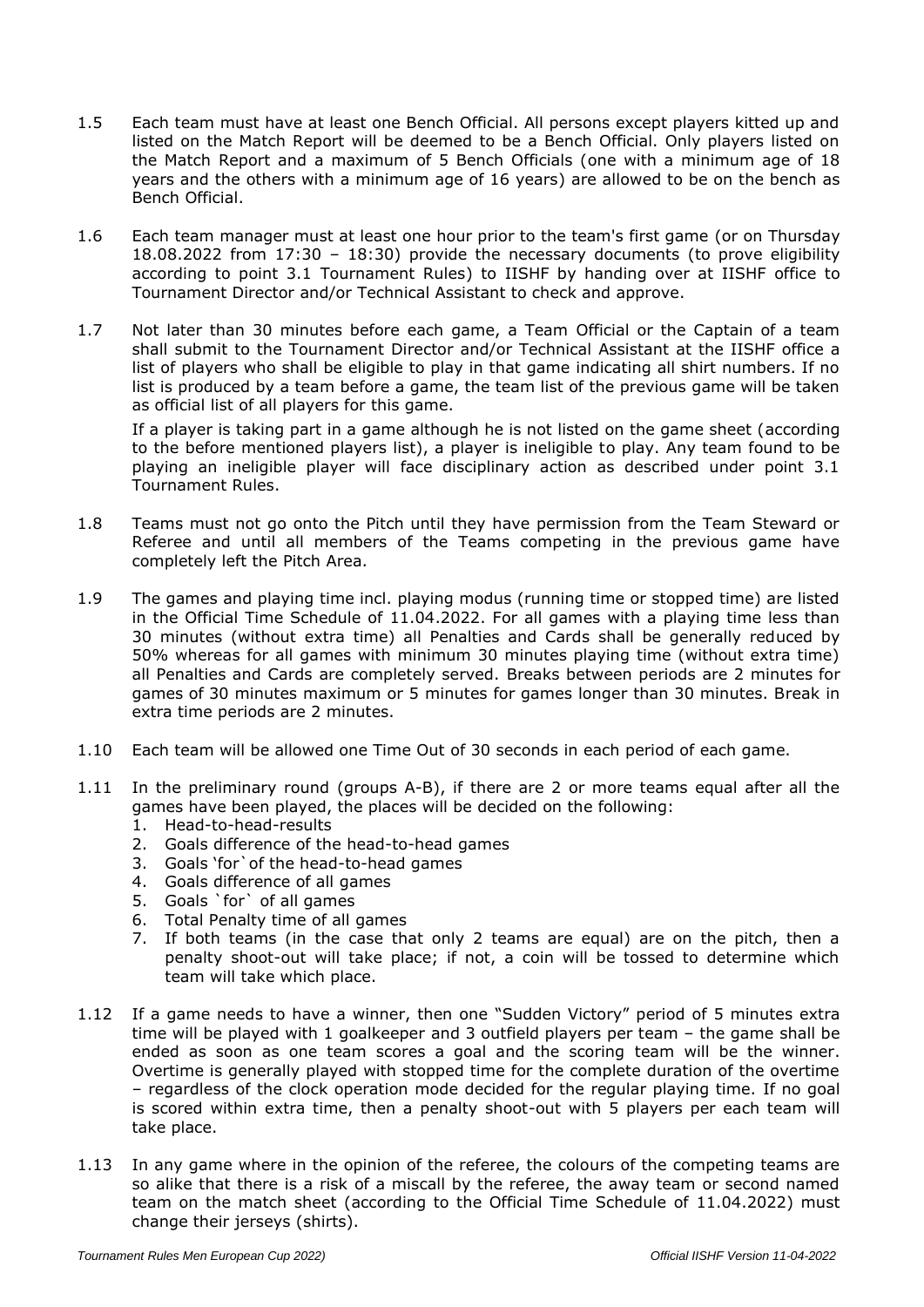1.14 If because of unforeseen reasons there is a delay of more than 60 minutes during the final day (Sunday 21.08.2022), the Tournament Director (after consultation with IISHF Presidium) is allowed to modify the Time Schedule of the remaining games by shortening the time periods.

## **2. PITCH AND CHANGING ROOMS**

- 2.1 There are 4 changing rooms (with shower and toilets and with key) within the hall/main building and 8 rooms (shared showers and no key) in the gymnastic hall over the road. Please leave rooms clean, tidy and undamaged.
- 2.2 The host will take 100,- CHF/EUR/GBP as deposit for the use of dressing rooms. In the case of damage to lockers and the changing room, the team will be liable to a claim for compensation. The deposit will be returned after the changing rooms have been left in a proper way at the end of the tournament.
- 2.3 The address of the pitch is **"Forum Biwi, Rue des Oeuches, 2842 Rossemaison (Switzerland)"**. The rink has a size of 20 x 40 meters and the pitch has a floor made of hard wood (indoor wheels).

# **3. ELIGIBILITY TO PLAY**

3.1 Each player is only eligible to play at this Men European Cup if he shall produce a valid playing pass/membership card (issued by the relevant National Member Association) which shows the players name, date of birth and photograph, and if the player is listed on the approved International Team Certificate (ITC). An individual player listed on the ITC can produce his passport or national identity card instead of his playing pass (membership card) to verify his identity. No copy, no fax and no other document shall replace a playing pass or a membership card or a passport or national identity card. The relevant document (playing pass, membership card, passport or national identity card) must be produced by the Team Manager to Tournament Director and/or Technical Assistant at least one hour prior to the team's first game (or on Thursday 18.08.2022 from 17:30 – 18:30) at IISHF office.

There is no upper age limit for players participating at this Men European Cup.

The lower age limit for participating players at this Men European Cup is generally any player born in 2006 (youngest).

3.2 Any team found to be playing an illegal/ineligible player will face a fine imposed by the IISHF and the non–offending team shall win the game and gain 2 points. The score will be as follows: The non-offending team shall keep their score + 5 goals, while the offending team shall have a score of 0.

## **4. VENUE RULES**

- 4.1 Each player and official listed on the ITC will be issued with a free entry pass. In case of loss a new entry pass will have to be bought from the host. In the case of any abuse the entry pass will be confiscated and additionally disciplinary action will be taken by IISHF.
- 4.2 Only players and team officials (as listed on the ITC) will be allowed into the 'Players (Pitch) Area'. Access to the Pitch Area and to the Pitch is only allowed for the relevant players and officials (not for spectators).
- 4.3 Players must not play with balls or sticks anywhere in/around the Pitch or in the Changing Rooms or Kit-Check-Area. Teams must not take kit bags to the team benches or into the Pitch Area and Spectators Area. No (water) bottles are allowed on top of the goals. It is strictly forbidden for players to kick with their skates or hit with their sticks against the boards of the pitch – any caused damage will result to claim compensation.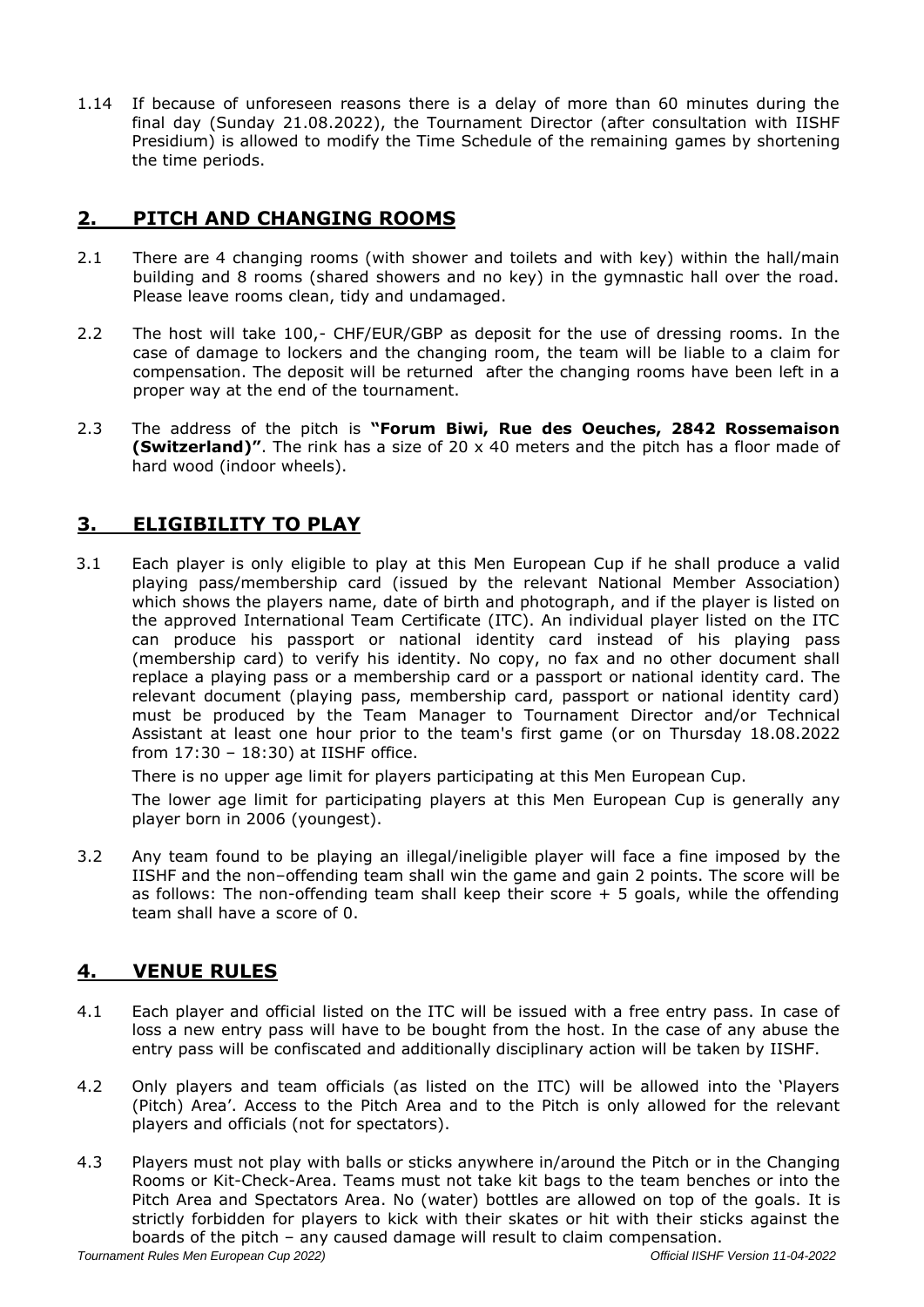- 4.4 Smoking and alcohol is not allowed within the hall incl. dressing room area.
- 4.5 It is not allowed to take tins, cups, bottles, plates or other dishes made of heavy materials (e.g. glass, bone china of any kind, metal...) within the hall in the Spectator Area and Pitch Area
- 4.6 Skates must not be worn outside the Playing Hall and Changing Rooms (except direct way to the Pitch). There is no access to the Spectator Area with skates. Skates need to be covered with white cotton (adhesive) tape that in case of dispute needs to be approved by the Tournament Director.
- 4.7 Kicking or beating against barriers (boards) is strictly prohibited.
- 4.8 Teams (incl. players and officials) and spectators must obey any Venue Rules and Tournament Rules. Failure to attend the Rules will result in IISHF Disciplinary Action.
- 4.9 The spectator (entry) fees are fixed as follows:
	- Ticket for Friday CHF 0,-- for adults / CHF 0,-- for children under 16 years
	- Ticket for Saturday CHF 8,-- for adults / CHF 0,-- for children under 16 years
	- Ticket for Sunday CHF 8,-- for adults / CHF 0,-- for children under 16 years
	- Two-Days-Ticket CHF 15,-- for adults / CHF 0,-- for children under 16 years
- 4.10 Any player who lost his accreditation card has to pay the full amount of entrance fees for all the remaining days to get a new accreditation card. Any person who uses the accreditation card from another person will be immediately suspended from the remainder of the event plus 100 EUR to the club of the relevant person.

#### **5. LEGAL INFORMATION**

- 5.1 Any player who receives a Game Misconduct Penalty (Yellow and Red Card) during this European Cup is not allowed to take any further part in the remainder of the relevant game. He may then play again in the successive games of this event but will receive a fixed fine from the IISHF.
- 5.2 Any player who receives a Match Penalty (Red Card) during this European Cup will not be able to play in his/her next two games. After the two games suspension he may then play again in the successive games of this event but will receive a fixed fine from the IISHF.
- 5.3 Any player who receives a Gross Match Penalty (Black Card) during this European Cup will not be able to play again in this event. Any player receiving a Black Card cannot play again in following international matches on other international events until he has had a disciplinary hearing and until any fines have been completely paid and bans completely served.
- 5.4 A player having received either a Game Misconduct Penalty, a Match Penalty or a Gross Match Penalty is not allowed to be on the player's bench, the spectator area (stands) or around the immediate vicinity of the pitch for that game.

The player may stay in his changing room or anywhere in or around the venue as long as remains off the explicitly designated areas. This rule only applies for players having received one of the aforementioned penalties during the game in progress.

These players (in cases of match penalties or gross match penalties) can be in the spectator's area for the following games. They may not be on the player's bench during the time of their suspension however - not even as bench officials.

5.5 During a title event a protest and/or application claiming 'An Act of God' can be handed over to the Tournamentl Director together with cash payment of the protest fee of 200 Euros no later than sixty (60) minutes after the end of the relevant game. Each protest and/or application claiming 'An Act of God' must be made with the official IISHF Protest Form Sheet (to be downloaded on [www.iishf.com](http://www.iishf.com/) and available in printed form in the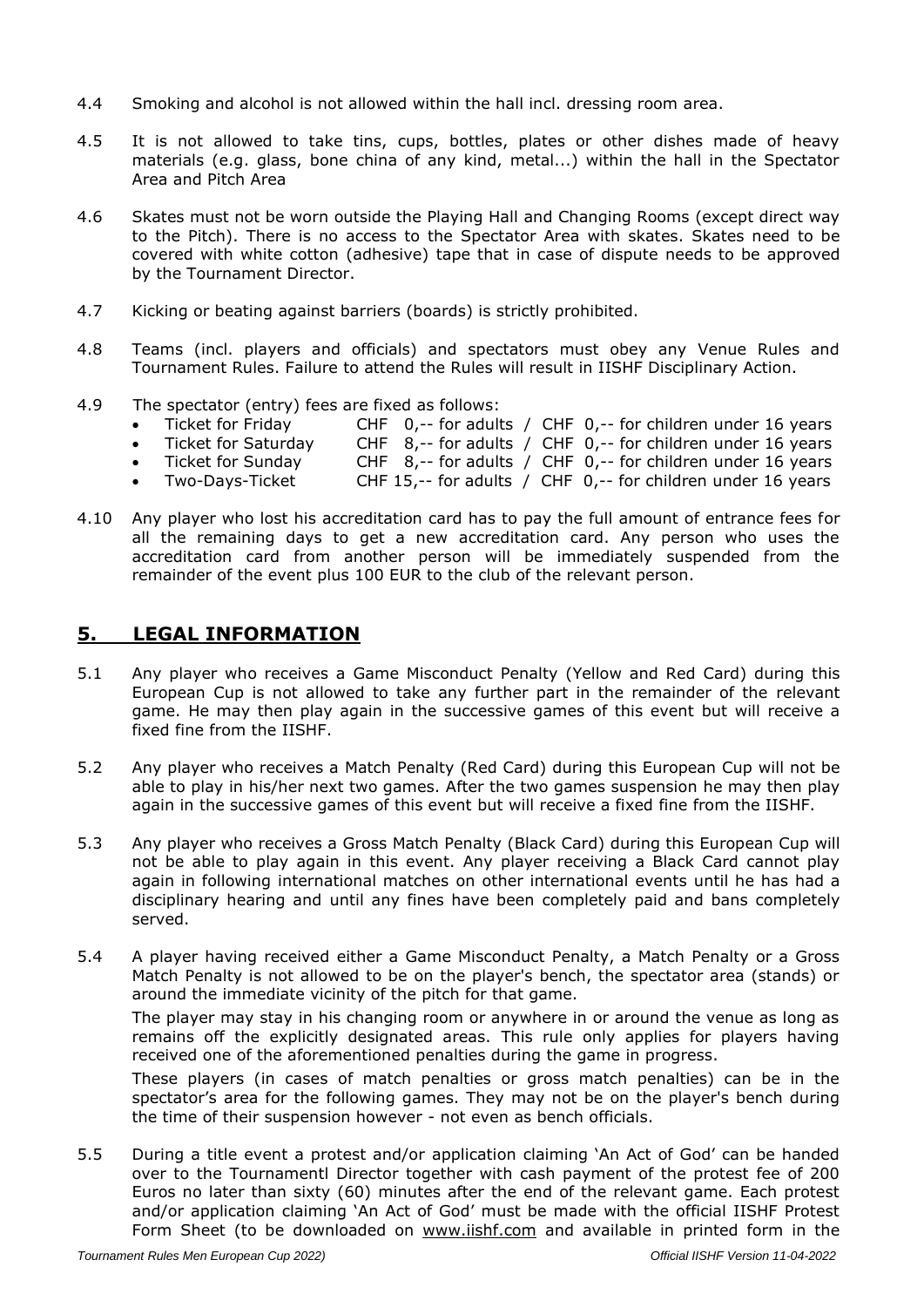tournament office) and accompanied by any relevant proof or evidence. The Tournament Director (in coordination with the IISHF Presidium) will decide about any protest and/or application claiming, 'An Act of God' - the decision will be made within 3 hours after the Technical Director has received a valid protest.

A valid protest or application claiming 'An Act of God' will defer any fine or penalty not before 3 hours after the Tournament Director has received a valid protest.

5.6 The IISHF Presidium has appointed a Tournament Director (see point 8.3 Tournament Rules) who speaks English. The Tournament Director has full jurisdiction over all Game Officials except decisions made by the referees during a game. The Tournament Director has full authority, on matters relating to safety and game equipment.

The host has appointed an Event Director (see point 8.2 Tournament Rules) who speaks English. The Event Director represents the host and takes over all responsibilities of the host. The Event Director has full responsibility and can take decisions on matters relating to the infrastructure and the venue. For all other non-technical matters, the Event Director must work closely together with the Tournament Director. In the case of any problem/dispute, the Tournament Director (in coordination with the IISHF Presidium) has the authority to make any final decision.

The IISHF shall provide an IISHF office - the exact location shall be communicated at the Managers Meeting.

- 5.7 In the case that any point of these Tournament Rules is contradictory to the current version of the IISHF Regulations and/or IISHF Official Rule Book, these Tournament Rules are binding and official for this Men European Cup.
- 5.8 The sport of Inline Skater hockey is subjected to actively battle doping, the use of any illegal substances and the abuse of alcohol. Therefore the current World Anti-Doping Code published by the World Anti-Doping Agency (WADA) and the WADA Prohibited List - valid from 01.01.2022 - as well as its related documents is an integral part of the "IISHF Regulations".

Thus all clubs/teams/players/officials taking part on this Men European Cup completely accept the mandatory articles and principles of the valid WADA code and regulations.

Any player or Official must, if requested by IISHF or WADA (or NADA), submit to any form of doping control test at any time. Failure to do so will be taken as if a positive result has been obtained (doping violation) and will be dealt with accordingly.

5.9 Any player, team official or game official at this Men European Cup must, if requested by an IISHF official, submit to a drug test or an alcohol control test. Failure to do so will be taken as if a positive result has been obtained and will be dealt with accordingly.

Any player, team official or game official at this Men European Cup who has obviously and evidently in the opinion of the referees and/or Tournament Director, consumed alcohol or narcotic substances (incl. drugs)

- a) Before or during a game
- b) Between the team's first game and the team's last game on Friday 19.08.2022
- c) Between the team's first game and the team's last game on Saturday 20.08.2022
- d) Between the team's first game and the presentation ceremony on Sunday 21.08.2022

will be banned from participating of the remainder of this Men European Cup and from further attending this Men European Cup by the Tournament Director or the referees. Additional penalties will be imposed by the IISHF.

- 5.10 Each Club taking part in this Men European Cup must have liability insurance that protects against any property damages caused in or at the venue. The National Member Association of each Club taking part must control the validity of the liability insurance.
- 5.11 Non-participation in a single game shall not be permitted and will result in penalties according to IISHF Regulations.
- 5.12 The IISHF Presidium is authorised to modify these Tournament Rules at any time; any modification will be valid with immediate effect after all the participating teams at this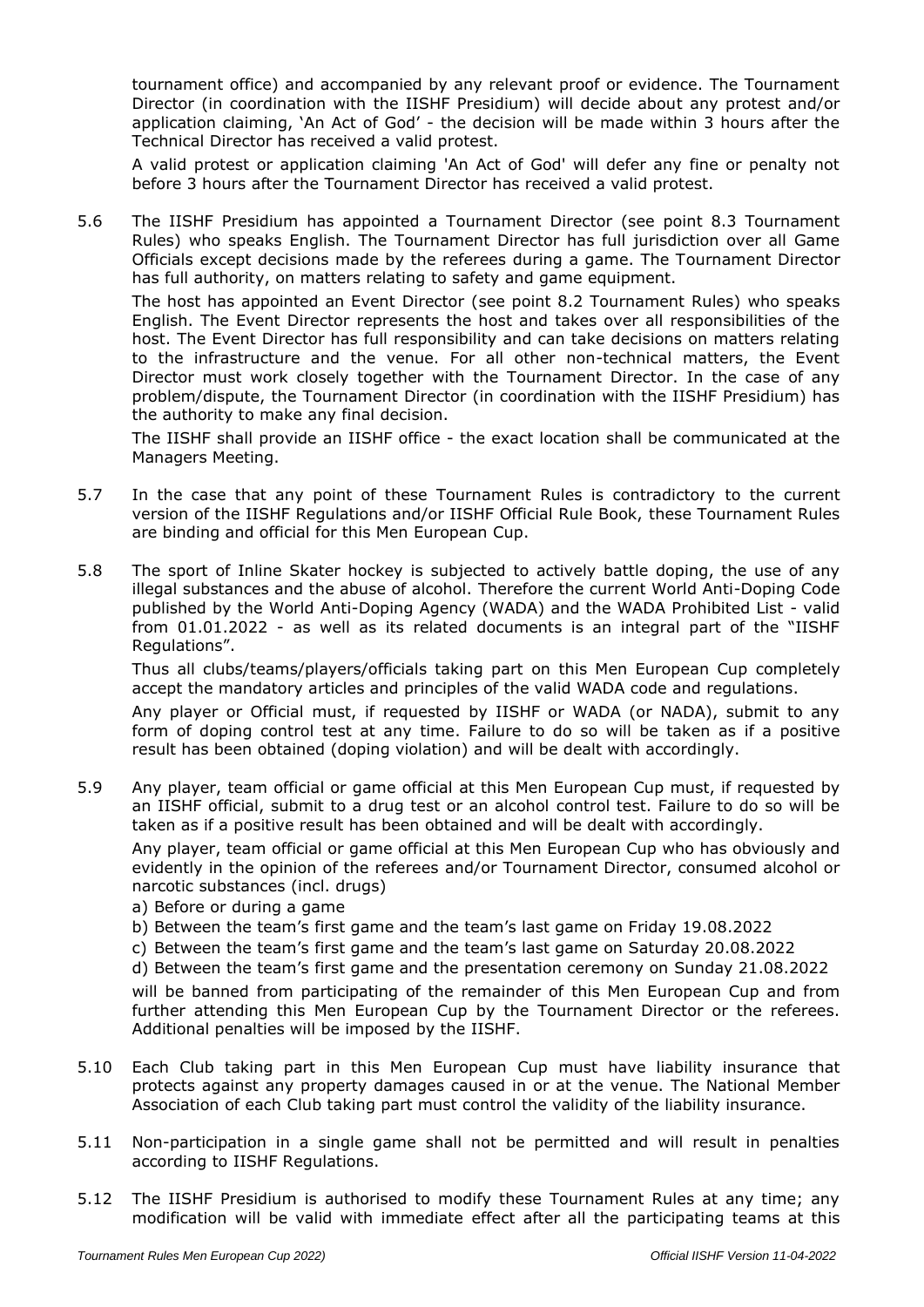Men European Cup (or the relevant National Governing Body (NGB) of these teams) have been informed/instructed about the modification(s).

5.13 Any additional domestic regulations (e. g. Corona) shall be displayed and updated on IISHF website.

### **6. International Team Certificate (ITC)**

- 6.1 According to § 20 IISHF Regulations any team participating in an European Cup must apply to their parent National Member Association for the issue of an IISHF International Team Certificate (ITC) and must produce it at the event.
- 6.2 Any ITC should be sent to the IISHF latest two (2) weeks prior to the event (to avoid additional fees). An ITC can only be authorised if it will be sent to the IISHF lately 24 hours prior to the time of the first game of the event.

If a team arrives and has not sent an authorised ITC or has player(s) who are not on the ITC, the team or player(s) can play only if the National Member Association confirms to the Tournament Director in a written way the full implementation of article 20.3 IISHF Regulations for each player.

6.3 The maximum number of players on the ITC are 30 players. The maximum number of officials allowed on the ITC are 8 officials. On any ITC the same person can only be listed either as a player or as an official.

But each team is allowed to bring only a maximum of 20 players to an European Cup.

#### **7. GENERAL OBLIGATIONS**

- 7.1 Teams incl. all players must be present at the **Opening Ceremony (Thursday 18.08.2022 at 18.30 local time)** and stay until the end of the Opening Ceremony. **All teams must come in their identical team jerseys**.
- 7.2 Teams incl. all players must be present at the Presentation Ceremony **(Sunday 21.08.2022 after the end of the Final Game)** and stay until the end of the Presentation Ceremony.
- 7.3 First Aid will be provided by qualified First Aid persons; should any further treatment be required, then an Ambulance will be called. Teams are advised to carry any necessary medical insurance that they may require. An International/European assurance card is needed – if not, the injured person has to pay the treatment by himself.
- 7.4 There will be a Team Manager Meeting for this Men European Cup held online (by Zoom) which is scheduled on **Tuesday 16.08.2022 from 19:00 CET until 20:00 CET** – each team will get a separate invitation by email incl. Zoom link at least 7 days prior to the Manager Meeting. One English speaking Manager (Person) from each team must be present, but as maximum 2 persons per Team.
- 7.5 The Team Manager/Captain must return the "IISHF All Star voting form" to the Tournament Director and/or Technical Assistant on the final day of the event (Sunday 21.08.2022) no later than 15:00 local time at IISHF office – the form will be given out during the event to all teams taking part.

In addition the Tournament Director will send each Team Manager a link to complete the "IISHF Title Event Feedback Form" online, this must be completed within 7 days of the event ending.

The "IISHF Title Event Feedback Form" and the "All Star voting form" must be completely filled out only in English language.